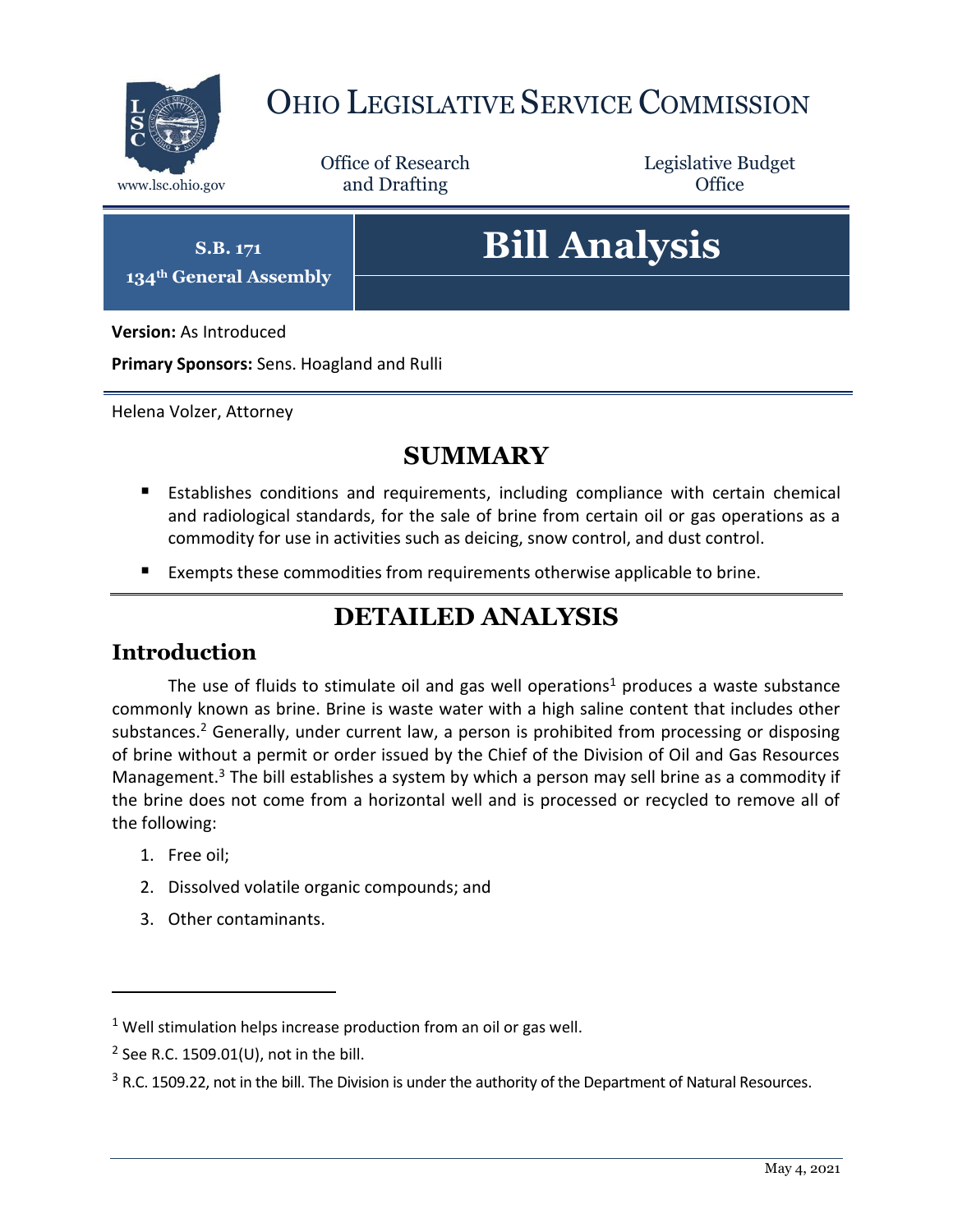The processing or recycling of the brine must be conducted in accordance with a permit, order, or approval issued by the Chief of the Division.<sup>4</sup>

#### **Requirements prior to the sale of brine**

If a holder of a permit, order, or approval ("holder")<sup>5</sup> wants to sell a commodity processed as specified above,<sup>6</sup> the holder must demonstrate to the Chief that the intended use of the commodity is not expected to result in damage or injury to public health, safety, or the environment. To make the demonstration, the holder must submit a copy of one of the following to the Chief:

- 1. Documentation that the Department of Transportation (ODOT) has approved the commodity for deicing or snow control;
- 2. Documentation that the commodity, with or without a corrosion inhibitor, is listed on the most recent Pacific Northwest Snowfighters qualified products list; or
- 3. Documentation from a private certification entity approved by ODOT.

The holder also must submit the results of a representative sample of the commodity, analyzed by a laboratory (certified by the Ohio Environmental Protection Agency) confirming that the commodity does not exceed certain chemical and radiological standards. The limits for these standards are as follows:

- Arsenic 5.0 mg/l;
- Cadmium 0.2 mg/l;
- $\blacksquare$  Chromium 1.0 mg/l;
- Copper 1.0 mg/l;
- $\blacksquare$  Lead 1.0 mg/l;
- Mercury 0.05 mg/l;
- Selenium 5.0 mg/l;
- $\blacksquare$  Zinc 10 mg/l;
- Barium 50 mg/l;
- Benzene  $0.31$  mg/l;
- $\blacksquare$  Toluene 17.5 mg/l;
- Ethylbenzene 29 mg/l;

 $\overline{a}$ 

 $4$  R.C. 1509.228(A).

<sup>&</sup>lt;sup>5</sup> See R.C. 1509.22 and 1509.227, not in the bill.

 $6$  R.C. 1509.228(A).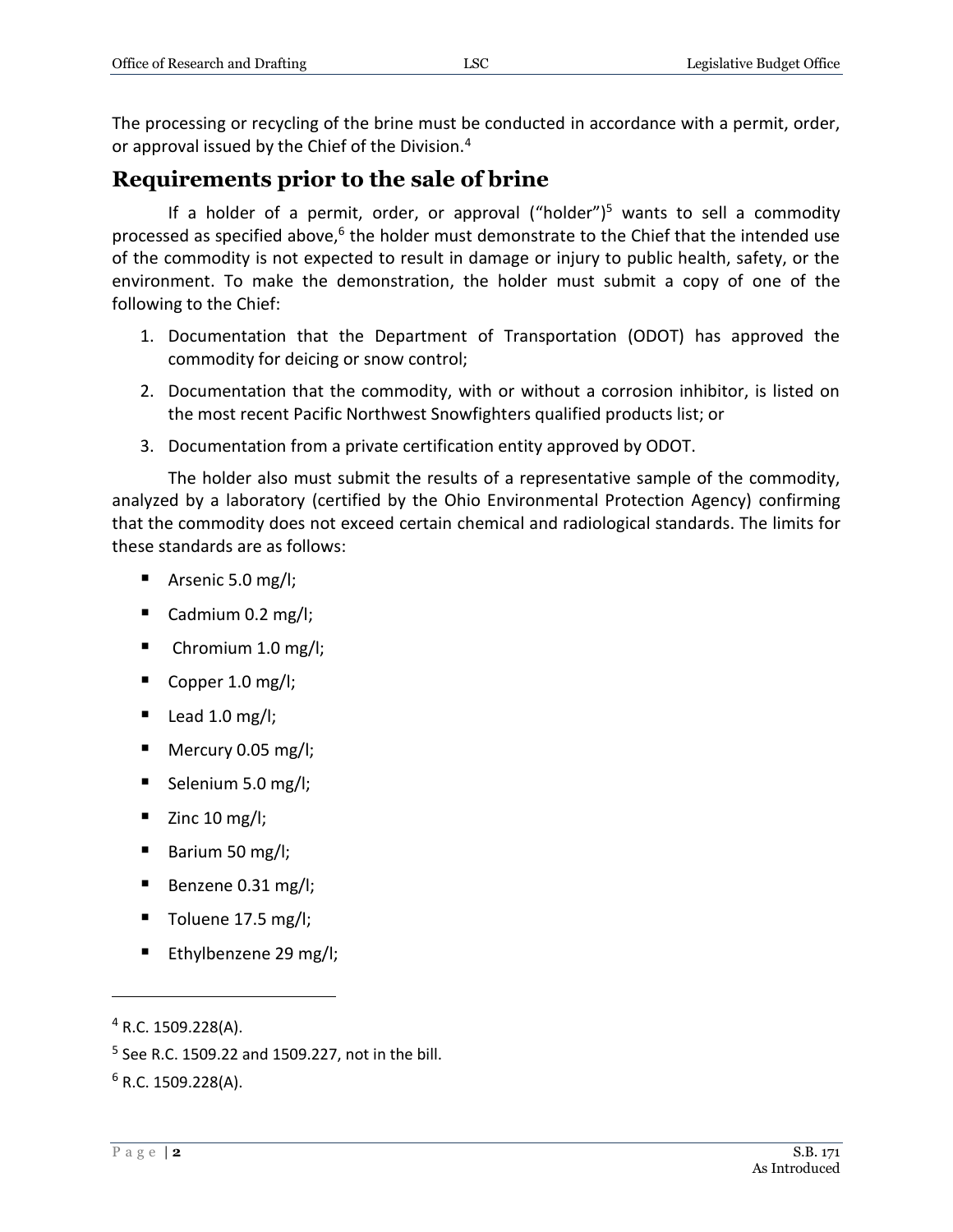- Xylenes 10 mg/l;
- Radium-226 20,000 picocuries/l;
- Radium-228 2,500 picocuries/I.

If a holder submits one of the forms of documentation and the lab results to the Chief, that submission is sufficient to constitute the demonstration required under the bill.<sup>7</sup>

## **Commodity exemption**

Once a holder submits one of the above forms of documentation and if the lab results are in compliance with the standards set forth above, the holder's commodity, for which the permit, order, or approval has been issued, is exempt from any provision of Ohio law applicable to brine. The holder may then sell the commodity for purposes of surface application in deicing, dust control, portable restrooms, or any other purpose approved by the Chief. $8$ 

## **Additional requirements**

The Chief may establish reporting requirements as are reasonably necessary to confirm that the production of the commodity complies with the requirements of the Oil and Gas Law. The Chief must, at reasonable times, collect samples of the commodity. However, the Chief cannot collect more than four samples of a commodity annually. When the Chief conducts sampling, the Chief must provide the holder with a copy of the results and all supporting data associated with the results.

The bill authorizes the Chief to order the suspension of the sale of a commodity if sampling shows that the commodity exceeds any of the chemical or radiological standards. In order to resume sale of the commodity, a holder must provide the Chief with information acceptable to the Chief confirming that the commodity meets those standards.

Finally, the bill prohibits the Chief from adopting any rules, policies, or procedures establishing or imposing additional requirements applicable to commodities that have met the bill's demonstration requirements.<sup>9</sup>

 $\overline{a}$ 

 $<sup>7</sup>$  R.C. 1509.228(B).</sup>

 $8$  R.C. 1509.228(C).

 $9$  R.C. 1509.228(D), (E), and (F).